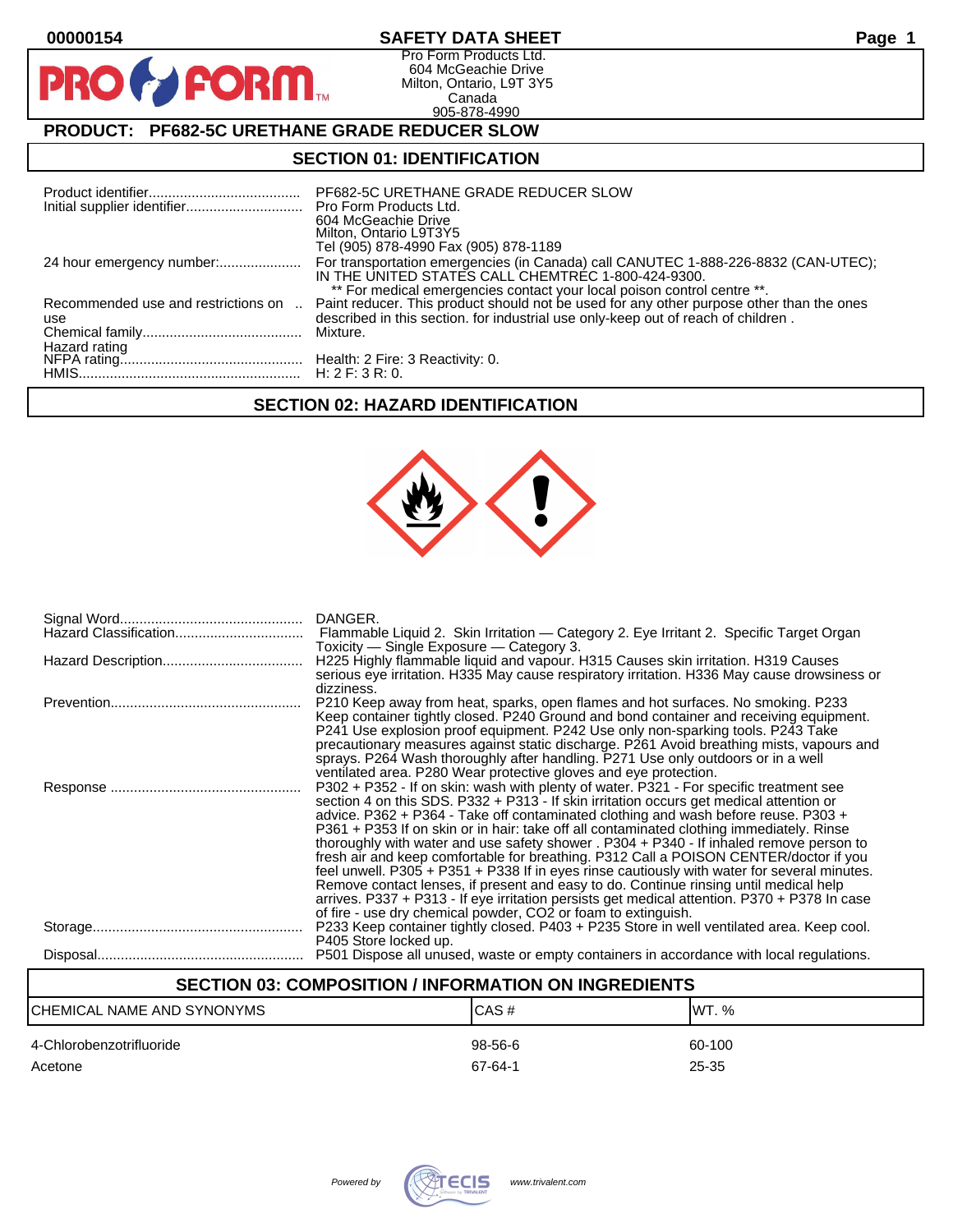#### **PRODUCT: PF682-5C URETHANE GRADE REDUCER SLOW**

#### **SECTION 04: FIRST-AID MEASURES**

| In case of contact, immediately flush eyes, keeping eyelids open, with plenty of water for at<br>least 15 minutes. Obtain medical attention.                                                                                                                      |
|-------------------------------------------------------------------------------------------------------------------------------------------------------------------------------------------------------------------------------------------------------------------|
| Remove all contaminated clothing and immediately wash the exposed areas with copious<br>amounts of water for a minimum of 30 minutes or up to 60 minutes for critical body areas. If                                                                              |
| irritation persists, seek medical attention.                                                                                                                                                                                                                      |
| If inhaled, remove to fresh air. If not breathing, give artificial respiration. If breathing is                                                                                                                                                                   |
| difficult, give oxygen, obtain medical attention.<br>If ingestion is suspected, contact physician or poison control center immediately. If<br>spontaneous vomiting occurs have victim lean forward with head down to prevent                                      |
| aspiration of fluid into the lungs. Never give anything by mouth to an unconscious person.<br>Treat victims symptomatically. In the event of an incident involving this product ensure that<br>medical authorities are provided a copy of this safety data sheet. |

#### **SECTION 05: FIRE-FIGHTING MEASURES**

Suitable and unsuitable extinguishing ..... "Alcohol" foam, CO2, dry chemical. In cases of larger fires, water spray should be used.

media Specific hazards arising from the ............. Oxides of carbon (CO, CO2). hazardous product, such as the nature of any hazardous combustion products<br>Special protective equipment and ...........

Firefighter should be equipped with self-contained breathing apparatus and full protective precautions for fire-fighters clothing to protect against potentially toxic and irritating fumes. Cool fire-exposed containers with cold water spray. Heat will cause pressure buildup and may cause explosive rupture. Keep run-off water from entering sewers and other waterways. Dike for water control.

### **SECTION 06: ACCIDENTAL RELEASE MEASURES**

 Leak/spill.................................................. Ventilate. Eliminate all sources of ignition. Contain the spill. Avoid all personal contact. Spilled material and water rinses are classified as chemical waste, and must be disposed of in accordance with current local, provincial, state, and federal regulations. Evacuate all non-essential personnel. Prevent runoff into drains, sewers, and other waterways. Absorb with earth, sand, or another dry inert material. Shovel into suitable unsealed containers, transport to well-ventilated area (outside) and treat with neutralizing solution: mixture of water (80%) with non-ionic surfactant Tergitol TMN-10 (20%); or water (90%), concentrated ammonia (3-8%) and detergent (2%).

#### **SECTION 07: HANDLING AND STORAGE**

| Precautions for safe handling              | Avoid all skin contact and ventilate adequately, otherwise wear an appropriate breathing<br>apparatus. Always adopt precautionary measures against build-up of static which may<br>arise from appliances, handling and the containers in which product is packed. Avoid<br>breathing vapours or mist. Ground handling equipment. Handle and open container with<br>care. Employees should wash hands and face before eating or drinking. Keep away from<br>heat, sparks, and open flame. |
|--------------------------------------------|------------------------------------------------------------------------------------------------------------------------------------------------------------------------------------------------------------------------------------------------------------------------------------------------------------------------------------------------------------------------------------------------------------------------------------------------------------------------------------------|
| Conditions for safe storage, including any | Keep away from heat, sparks, and open flames. Keep container closed when not in use.                                                                                                                                                                                                                                                                                                                                                                                                     |
| incompatibilities                          | Store away from oxidizing and reducing materials. Store away from sunlight.                                                                                                                                                                                                                                                                                                                                                                                                              |

## **SECTION 08: EXPOSURE CONTROLS / PERSONAL PROTECTION**

| IINGREDIENTS                        | TWA                            | <b>ACGIH TLV</b><br><b>STEL</b>                                                                                                                                                                                                                                                                                                                                                                            | <b>OSHA PEL</b><br>IPEL        | <b>STEL</b>                        | <b>NIOSH</b><br>IREL       |
|-------------------------------------|--------------------------------|------------------------------------------------------------------------------------------------------------------------------------------------------------------------------------------------------------------------------------------------------------------------------------------------------------------------------------------------------------------------------------------------------------|--------------------------------|------------------------------------|----------------------------|
| 4-Chlorobenzotrifluoride<br>Acetone | Not established<br>250 ppm TLV | Not established<br>500 ppm                                                                                                                                                                                                                                                                                                                                                                                 | Not established<br>$1,000$ ppm | Not established<br>Not established | Not established<br>250 ppm |
|                                     |                                | CA ON: 500ppm (TWA); 750ppm (STEL)                                                                                                                                                                                                                                                                                                                                                                         |                                |                                    |                            |
|                                     |                                | Liquid chemical goggles.<br>Local exhaust ventilation is recommended. Wear an appropriate, properly fitted respirator<br>when contaminant levels exceed the recommended exposure limits.<br>Chemical resistant gloves.<br>Wear adequate protective clothes.<br>Safety boots per local regulations.<br>Emergency showers and eye wash stations should be available.<br>Local exhaust at points of emission. |                                |                                    |                            |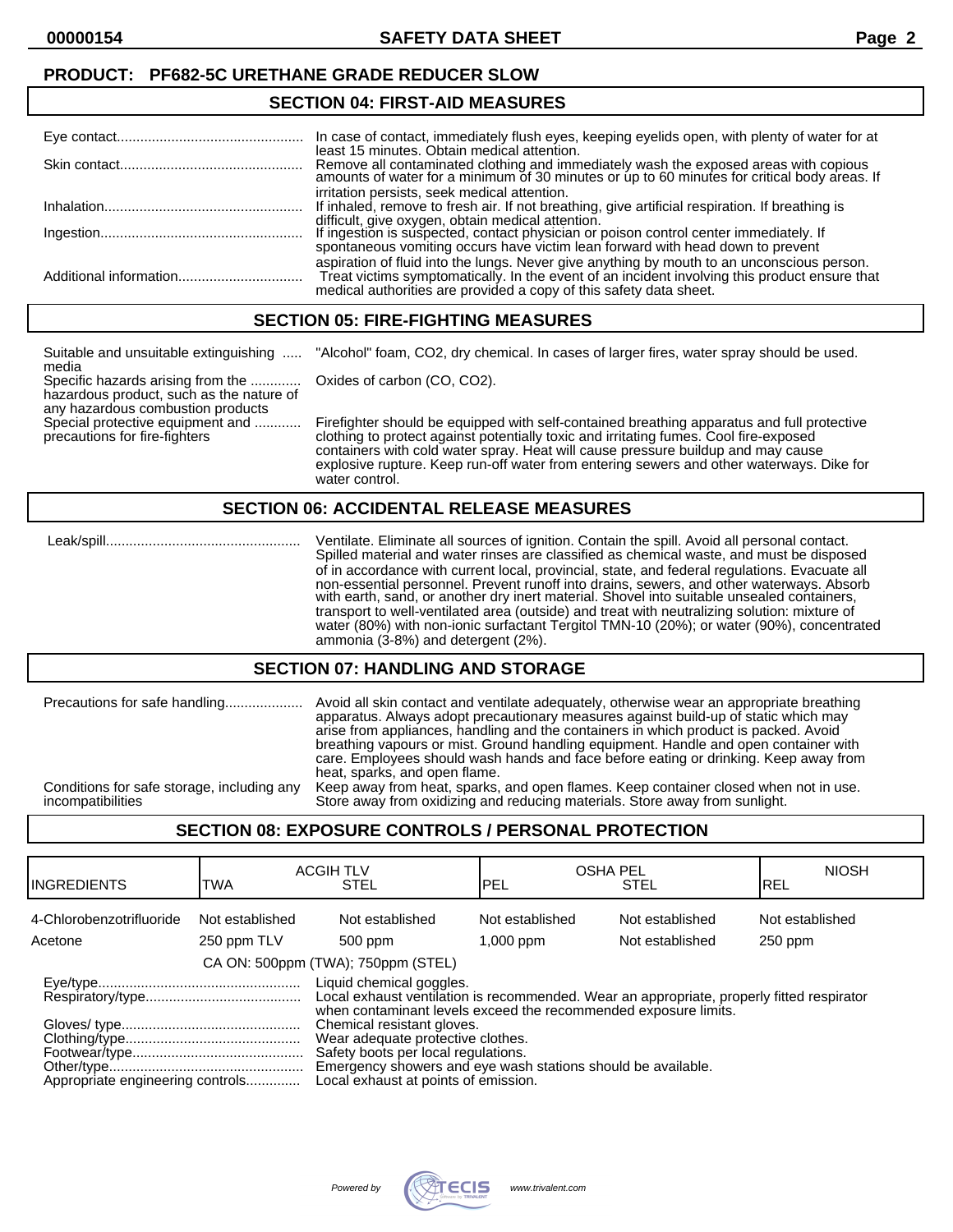## **PRODUCT: PF682-5C URETHANE GRADE REDUCER SLOW**

### **SECTION 09: PHYSICAL AND CHEMICAL PROPERTIES**

| Appearance/Physical state<br>Vapour pressure (mm Hg)<br>Relative Density (Specific Gravity)<br>Melting / Freezing point (deg C)<br>Initial boiling point / boiling range (deg C).<br>Flash point (deg C), method<br>Auto ignition temperature (deg C)<br>Upper flammable limit (% vol) | Liquid.<br>Clear, colourless.<br>Ketone odour.<br>Not available.<br>Not available.<br>$>1$ .<br>Not applicable.<br>$9.19$ lb/usg - 1.1748.<br>$-36^{\circ}$ C ( $-32^{\circ}$ F).<br>Partially in water.<br>$98^{\circ}$ C.<br>1.0.<br>-18°C (0°F) Closed Cup.<br>465°C (869°F).<br>$13%$ . |
|----------------------------------------------------------------------------------------------------------------------------------------------------------------------------------------------------------------------------------------------------------------------------------------|---------------------------------------------------------------------------------------------------------------------------------------------------------------------------------------------------------------------------------------------------------------------------------------------|
|                                                                                                                                                                                                                                                                                        |                                                                                                                                                                                                                                                                                             |
| Lower flammable limit (% vol)                                                                                                                                                                                                                                                          | 2.6.                                                                                                                                                                                                                                                                                        |
| Partition coefficient - n-octanol/water                                                                                                                                                                                                                                                | Not available.<br>100.                                                                                                                                                                                                                                                                      |
|                                                                                                                                                                                                                                                                                        | $0.0$ g/L - 0.0 lb/usg.                                                                                                                                                                                                                                                                     |

### **SECTION 10: STABILITY AND REACTIVITY**

|                                                                        | Stable at normal temperatures and pressures.<br>Avoid heat, sparks and flames. Explosive reactions can occur in the presence of strong<br>oxidizing agents. |
|------------------------------------------------------------------------|-------------------------------------------------------------------------------------------------------------------------------------------------------------|
| Conditions to avoid, including static<br>discharge, shock or vibration | Keep away from heat. Incompatible with strong oxidizers.                                                                                                    |
| Hazardous decomposition products<br>Possibility of hazardous reactions | By fire:. Dense black smoke. Oxides of carbon (CO,CO2).<br>Hazardous polymerization will not occur.                                                         |

# **SECTION 11: TOXICOLOGICAL INFORMATION**

| <b>INGREDIENTS</b>       |                                                     | <b>LC50</b>                                                                                                                                                                                                                                                                                                                                                     | LD50                                                     |
|--------------------------|-----------------------------------------------------|-----------------------------------------------------------------------------------------------------------------------------------------------------------------------------------------------------------------------------------------------------------------------------------------------------------------------------------------------------------------|----------------------------------------------------------|
| 4-Chlorobenzotrifluoride |                                                     | 4479 ppm                                                                                                                                                                                                                                                                                                                                                        | >6,800 mg/kg (rat oral);<br>>2,700 mg/kg (rabbit dermal) |
| Acetone                  |                                                     | 50,100 mg/m3 8 hours, rat                                                                                                                                                                                                                                                                                                                                       | 5,800 mg/kg (rat oral)                                   |
|                          | Eye contact. Skin contact. Inhalation.<br>or fatal. | Breathing this material may be harmful. Can cause moderate skin or eye irritation.<br>Breathing high concentrations of vapour may cause anesthetic effects and serious health<br>effects. Prolonged or repeated skin contact may cause drying or cracking of skin.<br>Intentional misuse by deliberately concentrating and inhaling this product may be harmful |                                                          |
|                          | None known.                                         | This product is not listed by NTP, IARC or NIOSH or regulated as a carcinogen by OSHA.                                                                                                                                                                                                                                                                          |                                                          |

## **SECTION 12: ECOLOGICAL INFORMATION**

Environmental........................................... Do not allow to enter waters, waste water or soil. Persistence and degradability...................

### **SECTION 13: DISPOSAL CONSIDERATIONS**

and methods of disposal, including any contaminated packaging

Information on safe handling for disposal . This material and its container must be disposed of as hazardous waste. Avoid release to and methods of disposal, including any the environment.

# **SECTION 14: TRANSPORT INFORMATION**

| IATA Classification (Air)<br>IMDG Classification (Marine) | the Limited Quantity exemption when packaged in containers less than 5 liters.<br>UN1263 - PAINT RELATED MATERIAL - Class 3 - Packing Group II.<br>UN1263 - PAINT RELATED MATERIAL - Class 3 - Packing Group II - EmS: F-E S-E. |
|-----------------------------------------------------------|---------------------------------------------------------------------------------------------------------------------------------------------------------------------------------------------------------------------------------|
|                                                           | No.                                                                                                                                                                                                                             |